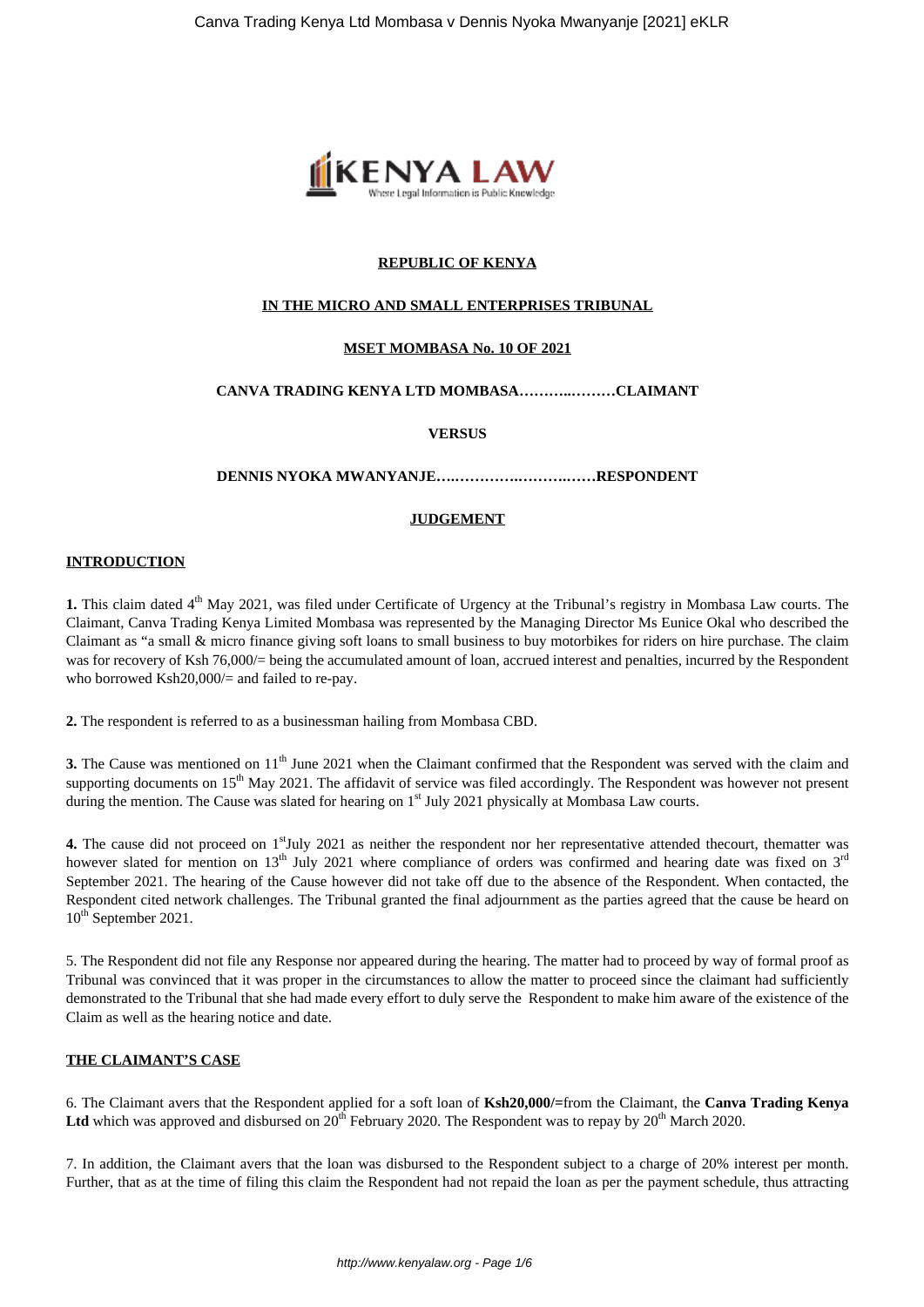interest and penalties to a tune of **Ksh 76,000/=.**

8. She finally submitted that the Claimant is entitled to costs of this Cause as it had incurred more expenses while trying to locate the Respondent to serve him with the claim.

# **ISSUES FOR DETERMINATION**

9. Arising from the claim and the oral evidence at the formal proof hearing, the following issues presented themselves for the determination by this Tribunal;

a) Whether the Respondent was served with the claim.

b) Whether the Respondent obtained a loan of Ksh. 20,000/= from the Claimant.

c) Whether the **20%** interest charged by the Claimant on the borrowed amount of **Ksh20,000/=** was justified.

d) Whether the Claimant Canva Trading Kenya Limited-Mombasa was entitled to demand as it did the **Ksh76,000/=** being the principal sum, accrued interests and penalties charged on the borrowed principal sum of **Ksh20,000/=.**

e) Who bears the cost of this claim"

## **DETERMINATION AND FINAL ORDERS**

#### **The right to be heard**

10. The first issue is whether the Respondent was granted the right to be heard. The Tribunal grappled with this issue as it is a Constitutional right for the Respondent to be accorded the right to be heard.

11. The Tribunal notes that the Claim was served upon the Respondent. Further, the hearing notice was also served upon the Claimant. The Respondent however did not file the Response nor attended the hearing of the suit. No explanation was given for failure to file the Response. Further, no explanation was given for failure to attend the hearing of this suit by the Respondent or his Representative despite fixing a hearing date by mutual agreement.

12. The Tribunal heard from Ms Eunice that she had made numerous calls upon the Respondent. She told this tribunal how she sought the assistance of the guarantor to urge the Respondent to file the Response and to attend the court on diverse dates when called upon all in vain.

13. The Tribunal underscores the right to be heard as was held by the Supreme Court of India in *Sangram Singh v Election TribunalKoteh***1955 AIR 425**thus:-

*"[T]here must be ever present to the mind the fact that our laws of procedure are grounded on a principle of natural justice which requires that men should not be condemned unheard, that decisions should not be reached behind their backs, that proceedings that affect their lives and property should not continue in their absence and that they should not be precluded from participating in them. Of course, there must be exceptions and where they are clearly defined they must be given effect to. But taken by and large, and subject to that proviso, our laws of procedure should be construed, wherever that is reasonably possible, in the light of that principle."*

14. Every party in a case has a right to be heard and subsequently, that right should not be denied unless there are very good reasons for doing so. The Tribunal having considered the facts and prevailing circumstances set the suit for formal proof hearing on 10<sup>th</sup> September 2021. The Tribunal was convinced that Respondent was served with the claim and was accorded reasonable time to file and serve the Response. It cannot therefore be said that the Respondent was denied the Constitutional right to be heard.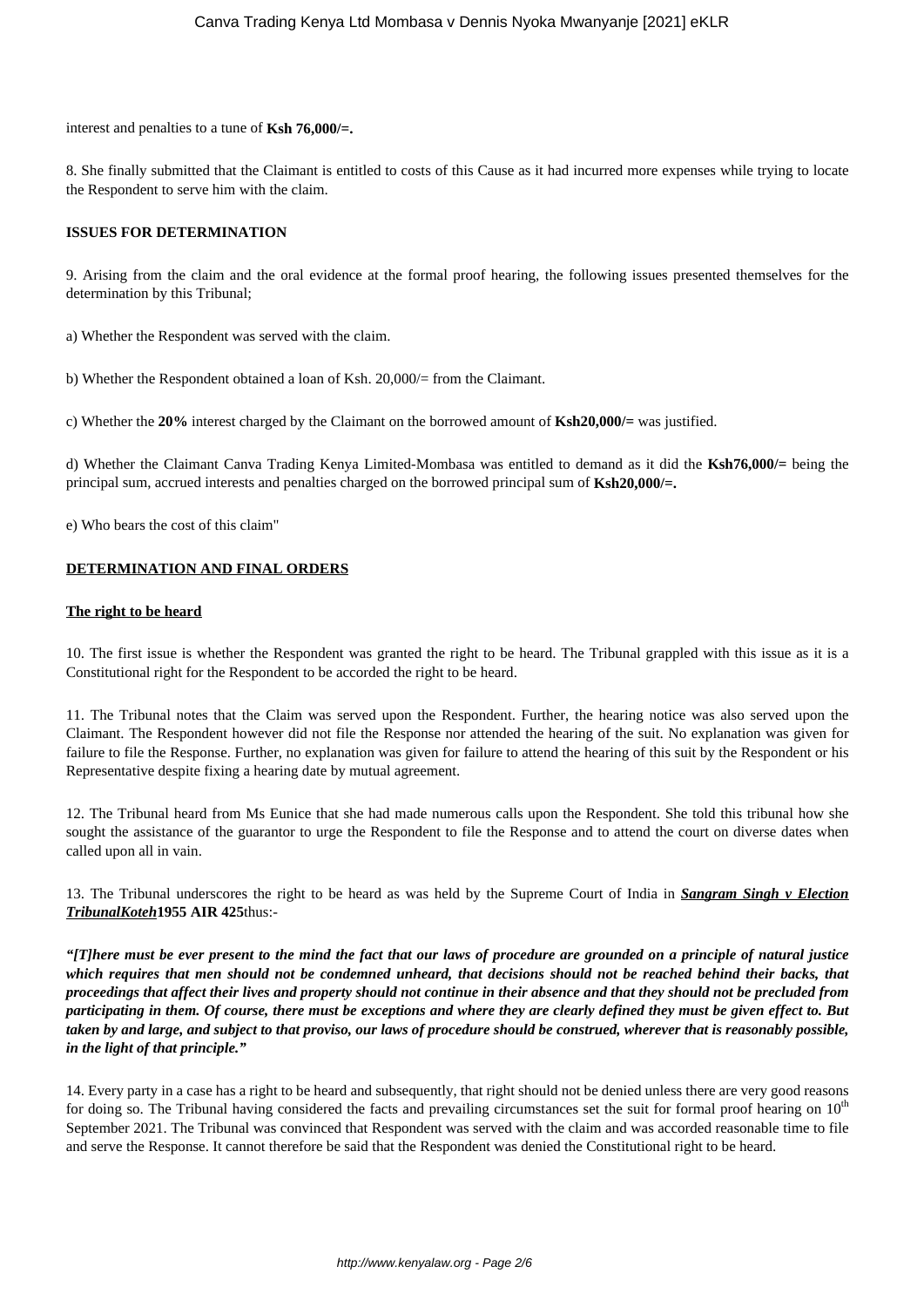*15.* In allowing this suit to proceed to formal proof hearing, the Tribunal was also guided by the Constitutional principles of the right to be heard and the reasoning of the appellate court in *James Kanyiita Nderitu & Another [2016] eKLR*, where the Court of Appeal stated thus:

*"From the outset, it cannot be gainsaid that a distinction has always existed between a default judgement that is regularly entered and one which is irregularly entered. In a regular default judgement, the defendant will have been duly served with summons to enter appearance or to file defence, resulting in default judgment.*

**16.** This point is further emphasised by *Ojwang, J (as he then was) in Mungai –vs- Gachuhi and Another [2005] eKLR* c**ited** with approval in the case of **Signature Tours & Travel Limited -V- National Bank of Kenya Limited** [2017] eKLR **when he stated as follows:** 

"**a court decision stands as a final decision only when a proper hearing has taken place and the parties and those who ought to be enjoined as parties have been fully heard and their representations concluded, unless they elect to forgo the opportunity."**

17. The Tribunal is guided by the Constitutional principles of the right of a party to be heard while noting that this right should not create injustice and prejudice to others. Having found that there was proper service and that there was no justification for the failure to file the Response and attend the hearing of the suit, the Tribunal was convinced that it was proper and justifiable in the circumstances to allow the matter to proceed to formal proof on  $10<sup>th</sup>$  Septemebr 2021.

## **Loan advanced**

18. As to whether the Respondent obtained a Ksh. 20,000/= loan from the Claimant, the Claimant relied on a loan agreement dated  $20<sup>th</sup>$  February 2020. The agreement was signed by the Respondent on  $20<sup>th</sup>$  February 2020. Other terms of the contract including the 20% interest rate payable per month were set out. The form was marked in red ink "*approved 20,000/= and disbursed 20,000/=*." No evidence was presented to the contrary. We therefore find that the Claimant granted the Respondent a loan facility of Ksh.  $20,000/=$ .

## **Interest charged**

19. The Tribunal while considering the claim herein and the Respondent's reply was concerned that the principal sum of Ksh.20,000/ $=$  advanced on 20<sup>th</sup> February 2020 had attracted interest and penalties to the tune of Ksh. 76,000/ $=$  in 14 months. In **Pius Kimaiyo Lagat v Co-operative Bank of Kenya Limited** [2017] eKLR, the Court of Appeal was confronted with a related challenge and ruled thus:

**"There is a perennial vexing nightmare for borrowers who take a relatively small loan from a lending institution, but few years down the line, the institution drops a bombshell of a demand for the immediate payment of a colossalsum, literally bankrupting the borrower, if not confining him/her to a hospital bed due to depression. The main bones of contention are invariably; uncertainty of lending terms and documentation, fluctuating rates of interest, penalty interest, default charges, interests on arrears, additional interest,commissions,bank charges,Bank statements or lack of them,among others which may or not have been part of the written contract"**

**20.** We have perused through the statement of claim, the attached application form which contains the loan agreement. The relevant part is paragraph 6 titled "LOAN AGREEMENT" with the following relevant clauses:

*a) "(1) In pursuance of the said agreement and in consideration of the promises of the agreement and of the loan application form duly filled by the borrower and whose details have been duly approved by the lender and annexed as a schedule hereto, the lender HEREBY ADVANCES the borrower the sum of Ksh. 20,000/= (hereinafter referred to as the loan amount receipt whereof hereby acknowledged.*

*b) (2) The loan amount is subject to interest being charged at a flat rate of 20% per month.* 

*c) (3) The borrower shall pay the loan amount together with the above charged cumulative sum of interest (both hereinafter*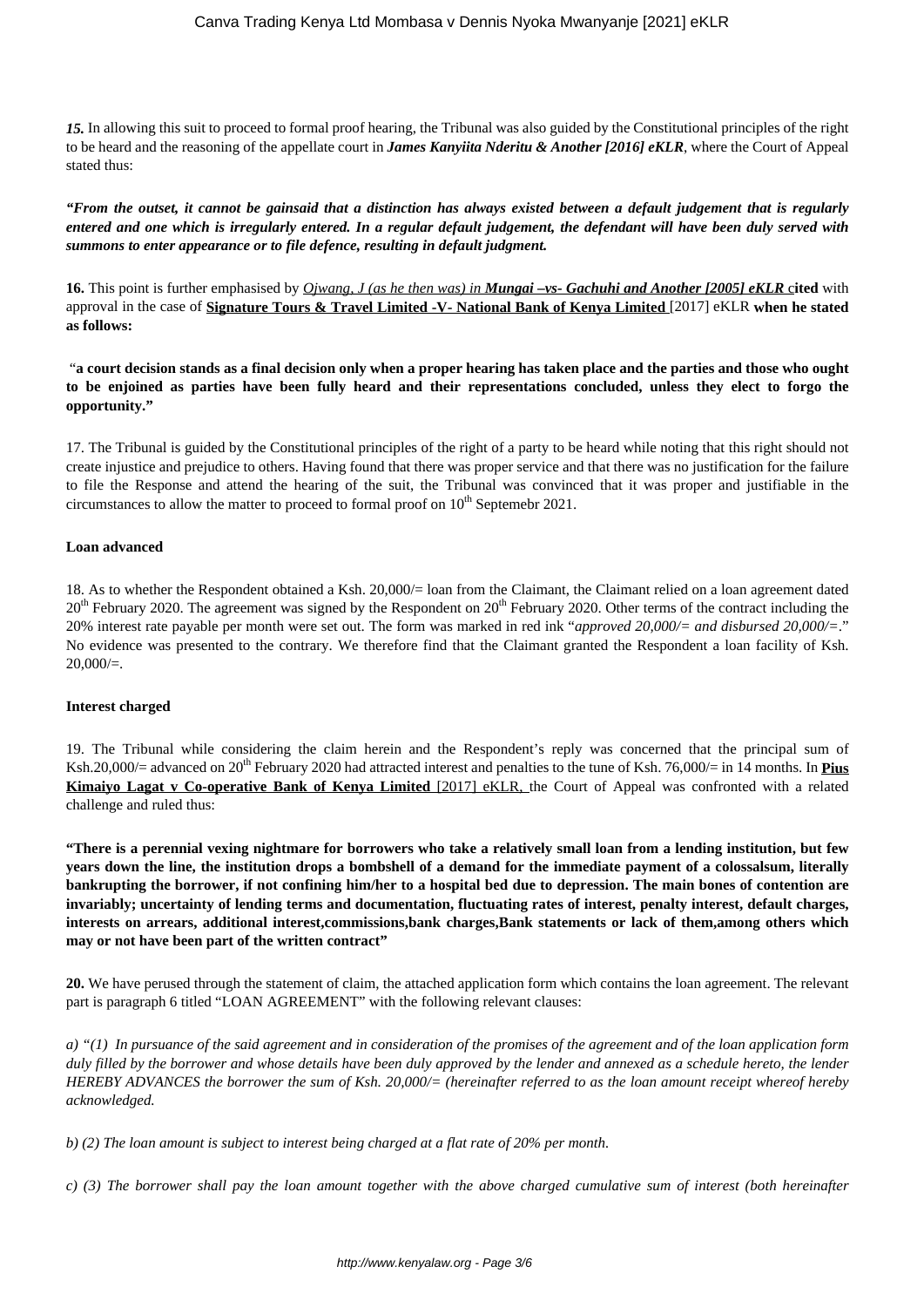*referred to as the advanced sum payable) 24,000/= in equal monthly/fortnight/weekly instalments of Ksh 24,000/=.* 

*d) (8) I hereby authorise Canva Trading Ltd to deduct the fee from the loan request and disburse the balance."* 

21. The agreement was signed by Respondent on  $20^{th}$  February 2020. It is believed the Respondent therefore received Ksh.  $20,000/=$ .

22. Our reading of the agreement is that the Respondent was bound to pay **20%** interest on the loan per month. Clause 6 (3) provides for a loan period of one month. However, on the face of the Loan agreement and Loan application, we are unable to find the time limit of the defaulting party's' interest rate accrual. We also take note that the interest on the principal sum has increased exponentially and stood at Ksh. 76,000/= against the principal sum of Ksh.  $20,000/=$  in 14 months.

23. The Tribunal notes that whereas it *is not for the court to rewrite a contract for the parties*, where a contract between parties is exploitative, courts have not been shy to interfere as held by the Court of Appeal in the case of **National Bank of Kenya Ltd Vs.Pipe plastic Sankolit (K)Ltd Civil Appeal No.95 of 1999.** The court held as follows:

**"a court of law cannot rewrite a contract with regard to interest as parties are bound by the terms of their contract. Nevertheless, courts have never been shy to interfere with or refuse to enforce contracts which are unconscionable, unfair or oppressive due to procedural abuse..."**

24. We hold the view that whereas the parties are bound by their agreements and terms thereto, such terms should apply in accordance with the law and where it is determined to be unfair, unconscionable and oppressive, we should not hesitate to re-state the law so as to protect the interest of the parties and by extension advance the public interest.

25. We therefore find that the interest chargeable without clarity on time limit upon the determination that the loan is nonperforming is unmerited. In the case of **Danson Muriuki Kihara-v-Amos Kuthua Gatungo (2012) eKLR,** the court addressed a related issue thus:-

**"the plaintiff/appellant filed a claim for Ksh.40,000/=plus interest at 50% per month. The matter proceeded to full hearing and the learned trial magistrate entered judgement for Ksh 40,000/= plus cost and interests at court rates. Theappellant appealed against the Judgement on ground that the interest payable was reduced from 50% per month to court rates. The court held that the interest rate of 50% was unconscionableand upheld the decision of allowing interest at Court rates."**

26. Thus, clearly showing that the Court can interfere even where parties have agreed on a rate of interest as long as it is shown that the rate is illegal, unconscionable or oppressive. We therefore find that the parties were at liberty to agree on the interest rate chargeable for a determinable period of time and that once the loan is non performing, it shall be subject to the limitations set out under the *in duplum rule.* 

## **Amount due and interest payable**

27. As regards the third issue, the Tribunal was concerned by the finding that theRespondent's debt rose exponentially from the principal sum of **Ksh20,000/=** to the current **Ksh76,000/=**before this claim was filed.

28. It was apparent that the Claimant demanded more than 2 times the principal amount borrowed by the Respondent.

29. Therefore, in order to make a just determination of this issue, the Tribunal had to rely on the principles of lending by financial institutions drawn from Section 44A of the Banking Act which provides statutory application of the *Induplum rule.* For clarity, we cite the Court of Appeal in **Kenya Hotels Ltd Vs. Oriental Commercial Bank Ltd (Formerly Known as Delphis Bank Limited) (2019)** eKLR,which stated that the rule is to the effect that interest ceases to accumulate upon any amount of loan owing once the accrued interest equals the amount of loan advanced...''

30. It was observed by the Court of Appeal that the principle of *Induplum* has been applied by the courts with reasonable degree of consistency citing the following cases;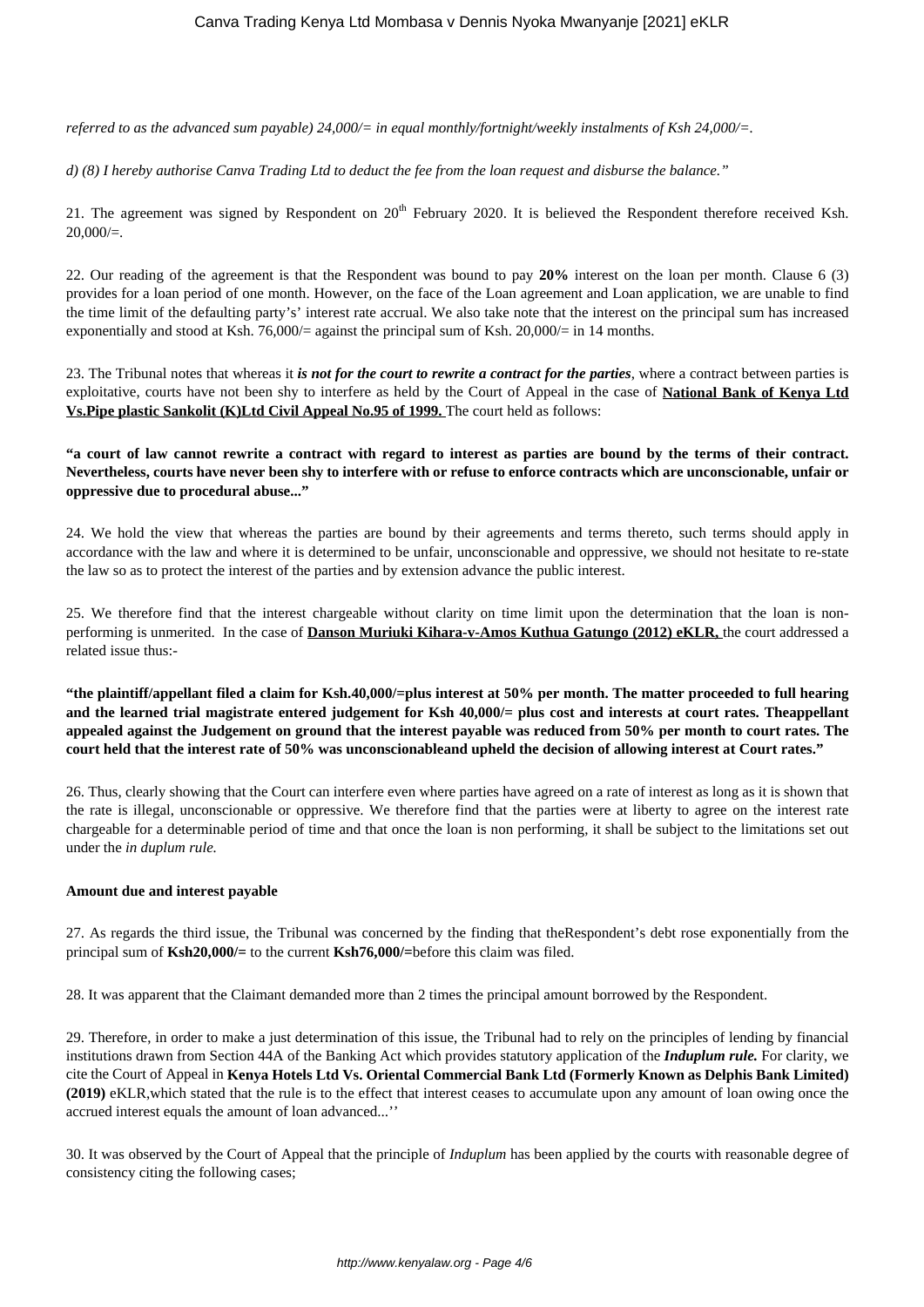# **1) Lee G. MuthogaV.Habib Zurich Finance (K) Limited (2016)**

2) **Mwambeja Ranching Company limited & another V.Kenya National Capital Corporation (2019)eKLR**, just to cite a few where the In duplum rule has been invoked.

**31.** Similarly, in the most recent case, the Court of Appeal in **Housing Finance Company of Kenya Limited v ScholarsticaNyaguthii Muturi & Another [2020] e KLR reiterated the application of the rule thus:** 

**"As we have shown section 44A of the Banking Act came into force on the 1st May, 2007. That provision of law sets up the maximum amount of money a banking institution that grants a loan to a borrower may recover on the original loan. The banking institution is limited in what it may recover from a debtor with respect to a non performing loan and the maximum recoverable amount is defined as follows in section 44A(2):***"***The maximum amount referred in subsection (1) is the sum of the following –**

a) **The principal owing when the loan becomes non -performing;**

b) **Interest, in accordance with the contract between the debtor and the institution, not exceeding the principal owing when the loan becomes non- performing; and**

**c) Expenses incurred in the recovery of any amounts owed by the debtor.**

**By that provision if a loan becomes non -performing and the debtor resumes payment on the loan and then the loan becomes non performing again the limitation under the said paragraphs shall be determined with respect to the time the loan last became non performing."**

32. The rationale for this rule is therefore to safeguard the interests of the parties against any form of injustice, oppression or exploitation as they perform their contractual obligations. Despite their right to freely contract, they must at all material times put themselves into an inquiry on the existence and the potential application of the rule.

33. An analysis of the foregoing rule and its safeguards, leads the Tribunal to make a determination of this claim guided by the provisions of S.44A of the Banking Act which sets the maximum amount of money a banking institution that grants a loan to the borrower. The Claimants by their own description consider themselves small and micro finance institution, we are of the considered view that the Claimant herein should also abide by the *Induplum* rule as required of any financial institution.

34. This Tribunal is therefore persuaded that the Claimant is not entitled to the ksh.76,000 $/$ = since this amount is more than double the principal amount it disbursed to the Respondent. The Tribunal is equally persuaded that the 20% interest rate chargeable is only applicable for a determinable period subject to the *in duplum* rule set out above.

## **Costs**

35. On the issue of costs, the Tribunal notes that the Claimant has encountered considerable cost in sustaining this claim. We find that it is fair and just to award costs to the Claimant.

## **Orders**

36. Flowing from the findings, we find that in the interest of justice, the Respondent should pay the Claimant:-

- a) Principal sum of Ksh. 20,000/=
- b) Interest on (a) above of Ksh.  $20,000/$
- c) Costs of the suit of Ksh 10,000/=